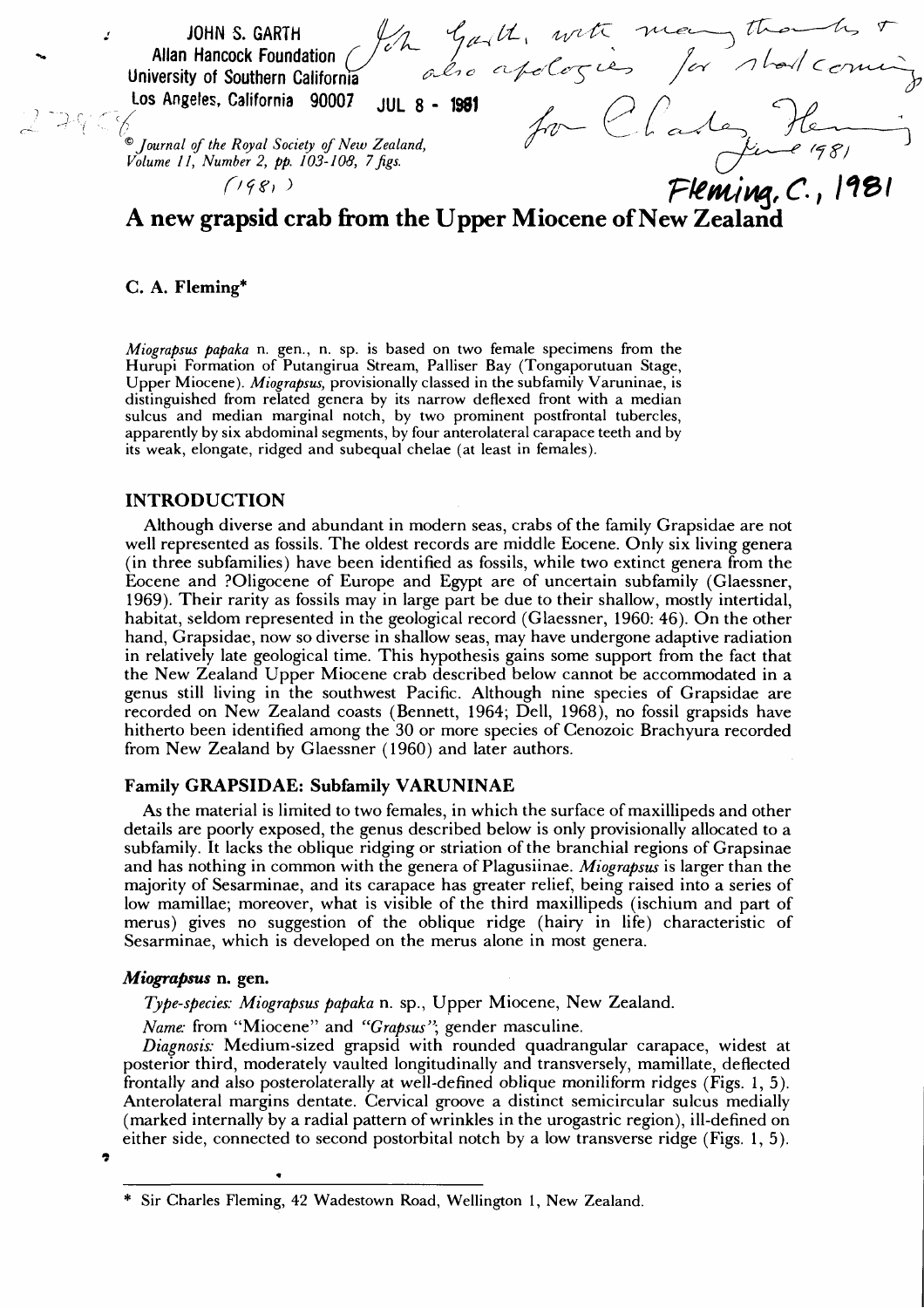## 104 *Journal of the Royal Society of Neiv Zealand*

Frontal width less than half fronto-orbital width. Orbits shallow, open, each with a conspicuous narrow orbital hiatus. Postfrontal lobes conspicuous, separated by a shallow mesogastric sulcus that extends forward to divide front into two lobes; frontal border moniliform, with a distinct medial notch. Front irregularly deflected, with margin sloping downwards medially, almost to epistome, which it overhangs (Figs. 3, 7).

Abdomen (in females) broad, rounded, extending to bases of pereiopods and forwards almost to maxillipeds, with six segments, apparently due to suppression of an abdominal segment, probably the second (Fig. 6). Terminal segment three times as broad as long, shallowly impacted in penultimate segment.

Chelipeds elongate, ridged, sub-equal in size. Walking legs obtusely triangular in section (merus), lacking any armature of spines, tubercular.

#### *Miograpsus papaka* **n. sp.** (Figs. 1-7)

*Holotype:* AR674, mature female, in the N.Z. Geological Survey, Lower Hutt. Paratype: immature female, in the collection of Mrs G. G. Thornton, Lyall Bay, Wellington.

*Preservation:* The carapace of the holotype is represented by a well-preserved internal mould carrying exoskeletal shell over about half its area but with the external surface (dark brown in colour, with granular ornament) even more restricted. The chelipeds and ambulatory legs are all to some degree incomplete (Figs. 1, 2), the latter, in particular, lacking all segments distal to the merus, which is represented by proximal portions of varying length. Parts of the carapace (especially its outer surface and moniliform border) that were initially present were lost in attempts to expose more detail by leaching the calcareous concretionary matrix in dilute acetic acid. The ventral surface is well preserved, but the external layer of the exoskeleton is in places abraded, with loss of surface ornament. The left chela, firmly attached by a layer of refractory matrix, covers the left maxilliped in front of the ischium, but by careful excavation the outer proximal part of the merus has been exposed. The carapace has been slightly compressed and fractured, but the hinge line between it and the abdomen shows no evidence of deformation that might have telescoped the first two abdominal segments leaving only one visible.

The paratype (Fig. 4), represents an individual about two-thirds the size of the holotype. The dorsal and anterior surfaces are obscured by hard concretionary siltstone, from which the abdomen, chelae, and parts of the ambulatory legs protrude. What is exposed (including the abdomen) closely resembles the holotype.

*Description:* Carapace (Figs. 1, 5) broader than long (1.18 times); breadth between external orbital angles somewhat less than length. Surface finely granular, margin finely moniliform. Posterolateral regions gently deflexed, cardiac and branchial regions irregularly swollen. Urogastric region depressed towards semicircular cervical groove, thus clearly delimiting anterior border of cardiac region, but lateral borders of cardiac and intestinal regions and branchiohepatic borders ill-defined, merely broad shallow depressions. Mesogastric lobe convex behind, extending forwards as a mesogastric sulcus. Epigastric lobes strongly developed as two well-defined raised postfrontal tubercles, separated by the mesogastric sulcus, which continues across the deflexed front. Lateral borders weakly convex, converging forwards, with four notches, defining four distinct (but apparently rather obtuse) anterolateral teeth behind the external orbital angle on each side, decreasing in strength posteriorly.

Frontal width about two-fifths of orbital width. Front deflexed, divided into two broad lobes, when viewed from above, by the median sulcus, but most deflexed in the region of the sulcus, so that the lobes are not visible in frontal view. A narrow well-defined notch in the moniliform frontal border occupying centre of sulcus (Fig. 7n).

Orbits shallow, wide, open, each with a distinct orbital hiatus; external orbital angles obtuse. Epistome horizontal, overhung and closely approached mesially by deflexed front. Pterygostome poorly exposed, weakly granular with no evidence of reticulation.

Chelipeds subequal. Female chelae elongate, the palm with a longitudinal ridge extending to base of fixed finger; surface granular; fingers with about 16 low teeth of subequal strength (Figs. 2, 6). Merus of walking legs (none complete) triangular in section, finely granular.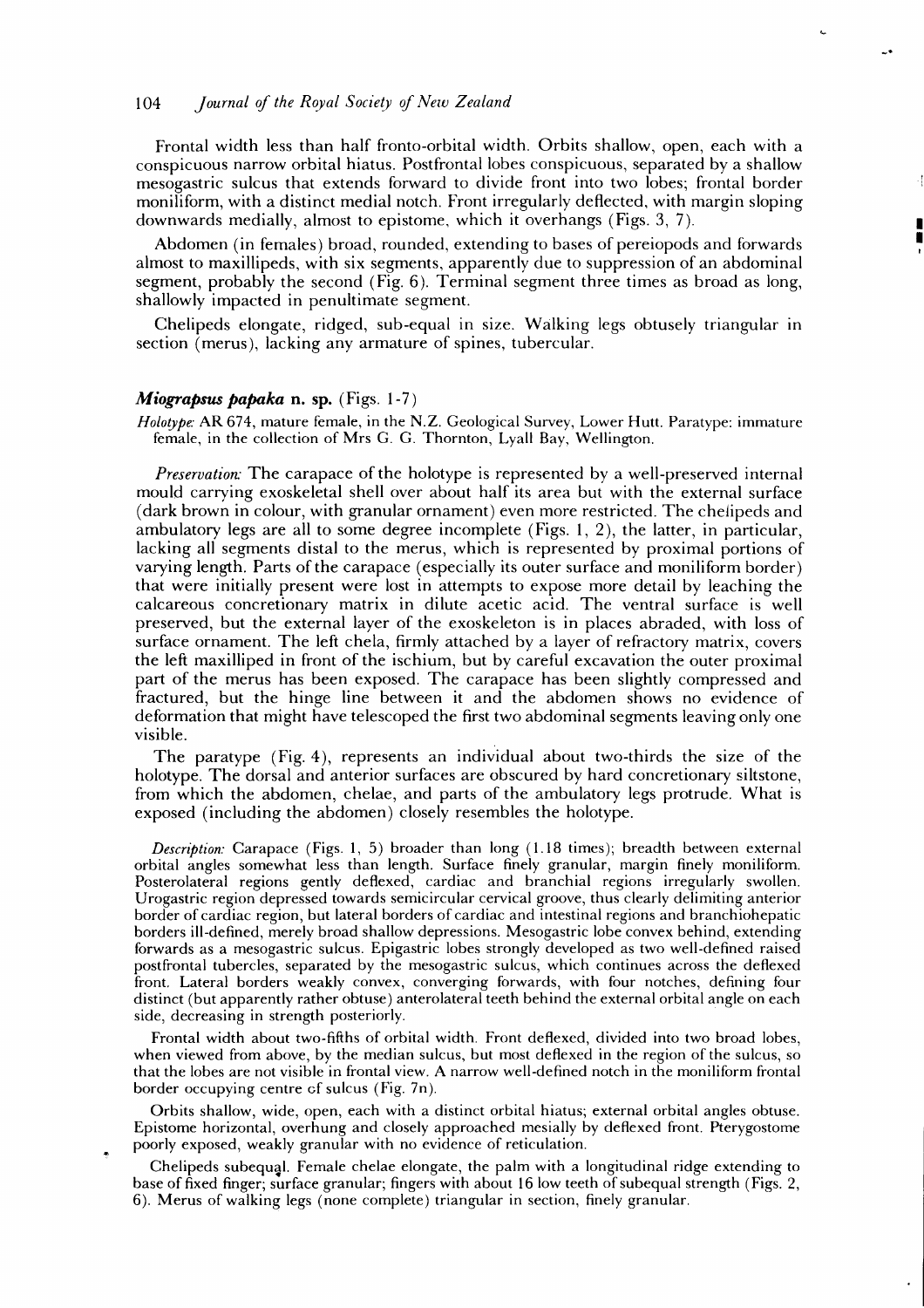Female abdomen broadly oval, almost completely obscuring thorax, of six segments in both holotype and paratype, with first segment short, rounded longitudinally, second apparently suppressed (Figs. 2, 4, 6).

*Dimensions:* Carapace, maximum length 55 mm, width 66.5 mm; orbital width 53 mm, frontal width 21.5 mm; left chela 31mm long, 12 mm wide; abdomen 39 mm long, 49 mm wide (holotype). Abdomen 31 mm long, 35 mm wide (paratype).

*Locality:* Putangirua Creek, Palliser Bay, below the Pinnacles; concretionary finegrained silty sandstone pebble, not in place.

*Horizon and Palaeoecology:* Lower part of Hurupi Formation, above the Putangirua Conglomerate. Although, as Dell remarked (1952), the Hurupi beds east of Palliser Bay yield a particularly uniform fauna, deposited in depths equivalent to comparatively shallow off-shore waters today, there are thin beds in Putangirua Creek near the base of the formation containing abundant shells of *Zeacumantus* cf *tirangiensis* (Marwick), indicating deposition between high and low tide marks, which is a likely habitat for grapsid crabs.

*Age:* Lower part of Tongaporutuan Stage, Upper Miocene.

*Name:* The trivial name is the Maori word for a crab, treated as a first-declension Latin nominative in apposition.

*Relationships:* Among the Sesarminae, *Miograpsus* has been compared with living species of *Sesarma* and its subgenus *Chiromantes,* with *Metasesarma, Cyclograpsus, Aratus, Helice* and *Paragrapsus.* Most Sesarminae differ from *Miograpsus* in their smaller size, smooth and inflated chelae, and generally smoother carapace, with little relief, strongly but evenly deflected in front. Many Sesarminae (but not all) lack any lateral teeth on the carapace and the oblique moniliform ridges defining the posterolateral parts of the branchial areas, and most lack a distinct orbital hiatus. *Miograpsus* is not unlike the Australian genus *Paragrapsus* in some features (see Campbell and Griffin, 1966), but the latter is smoother, without a distinct orbital hiatus, and if the structure of the maxillipeds in *Miograpsus* is correctly interpreted, it is unlikely to be a sesarmine.

Among the Varuninae, *Miograpsus* has been compared with *Eriocheir, Cyrtograpsus, Hemigrapsus, Glyptograpsus* and *Tetragrapsus.* These comparisons have been supplemented by comparisons with figures and descriptions of other genera in the systematic works cited in the references, especially Rathbun (1918). From all these, Miograpsus appears to differ in having only six abdominal segments, apparently by suppression of the second (or perhaps the first) segment, but (as pointed out to me by Dr D. J. G. Griffin) such a condition is unusual and raises the possibility that the first segment has been telescoped below the posterior margin of the carapace. From examination of the holotype and from the close agreement of the paratype this does not appear to be the case, but the validity of the reduced number of abdominal segments as a generic character remains to be confirmed by discovery of more specimens.

The type of *Cyrtograpsus* (C *angulatus* Dana, South America) resembles *Miograpsus* in its elongate, ridged chelae and in the strong relief of its carapace, with two prominent epifrontal tubercles, separated by a sulcus that runs forward to embay the front, and its distinct orbital hiatus, but *Cyrtograpsus* differs in its much stronger lateral teeth, in the absence of diagonal moniliform ridges bordering the posterolateral parts of the branchial region, and in lacking the median frontal notch of *Miograpsus. C. altimanus* Rathbun differs even more, in chelae and frontal outline. *Eriocheir dc* Haan has a toothed front and does not appear at all related.

*Tetragrapsus* Rathbun (Mexico) lacks diagonal posterolateral moniliform ridges to its parallel-sided carapace, which bears only weak postfrontal tubercles, separated by a very shallow sulcus that scarcely embays the front.

*Glyptograpsus* Smith (tropical America) agrees with *Miograpsus* in the strong relief of its carapace, its strong epifrontal tubercles, and its mesially sulcate front which is bilobed when viewed from above, but its carapace is more coarsely granular, its orbital hiatus does not gape so widely, and it lacks the median frontal notch and posterolateral beaded ridges; moreover it has very unequal granulose chelepeds.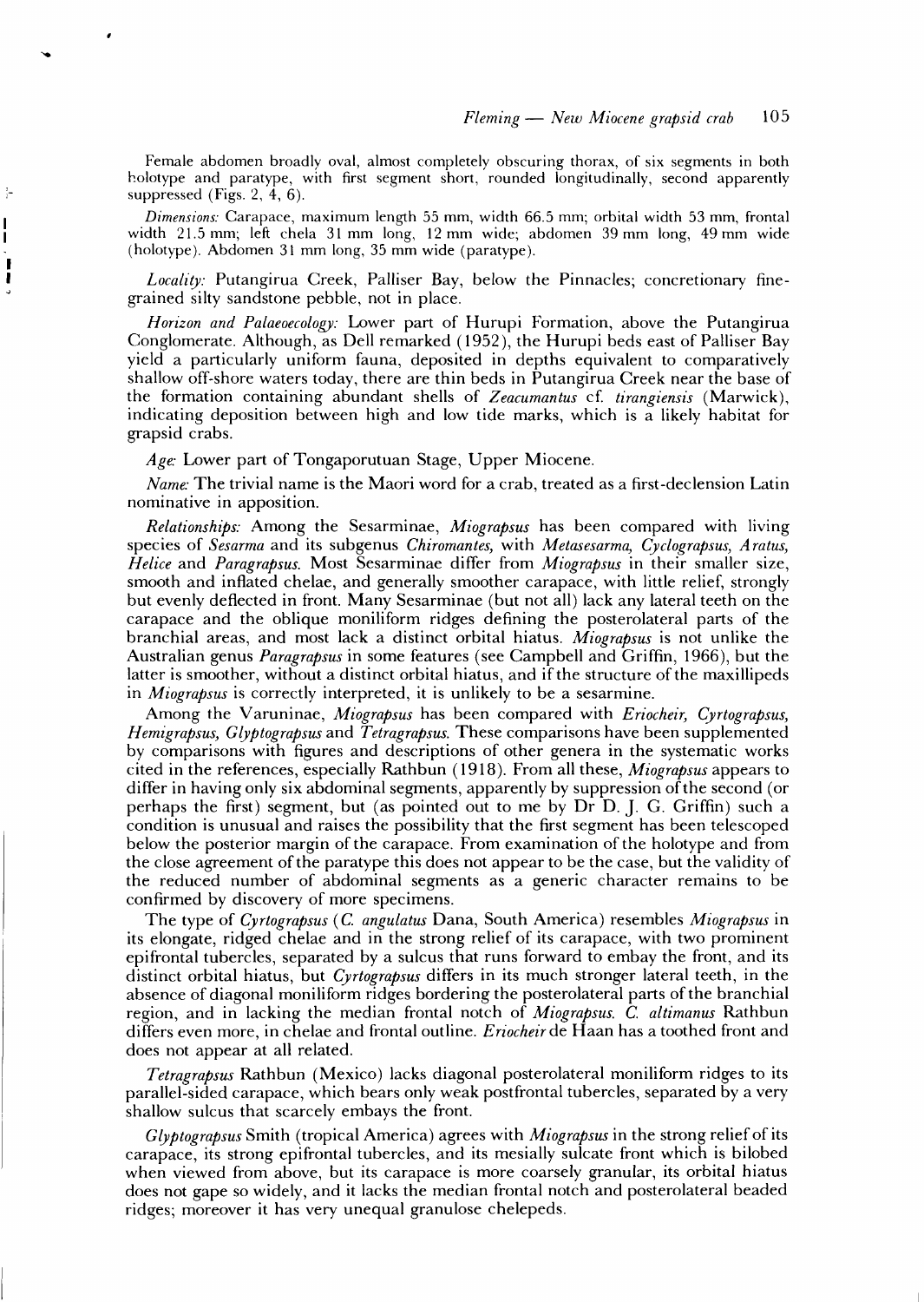

*Miograpsus papaka* n.sp. (all figures X I).

Fig. I — Holotype, dorsal view, showing bilobed front, postfrontal tubercles, cervical groove, orbit, and dentate lateral margin.

Fig. 2 — Holotype, ventral view, showing abdomen, chelipeds, and exposed portions of maxiliipeds and pterygostome.

Fig. 3 — Holotype, frontal view, showing deflexed front, with median notch in its anterior border and postfrontal tubercles.

Fig. 4 — Paratype, ventral view.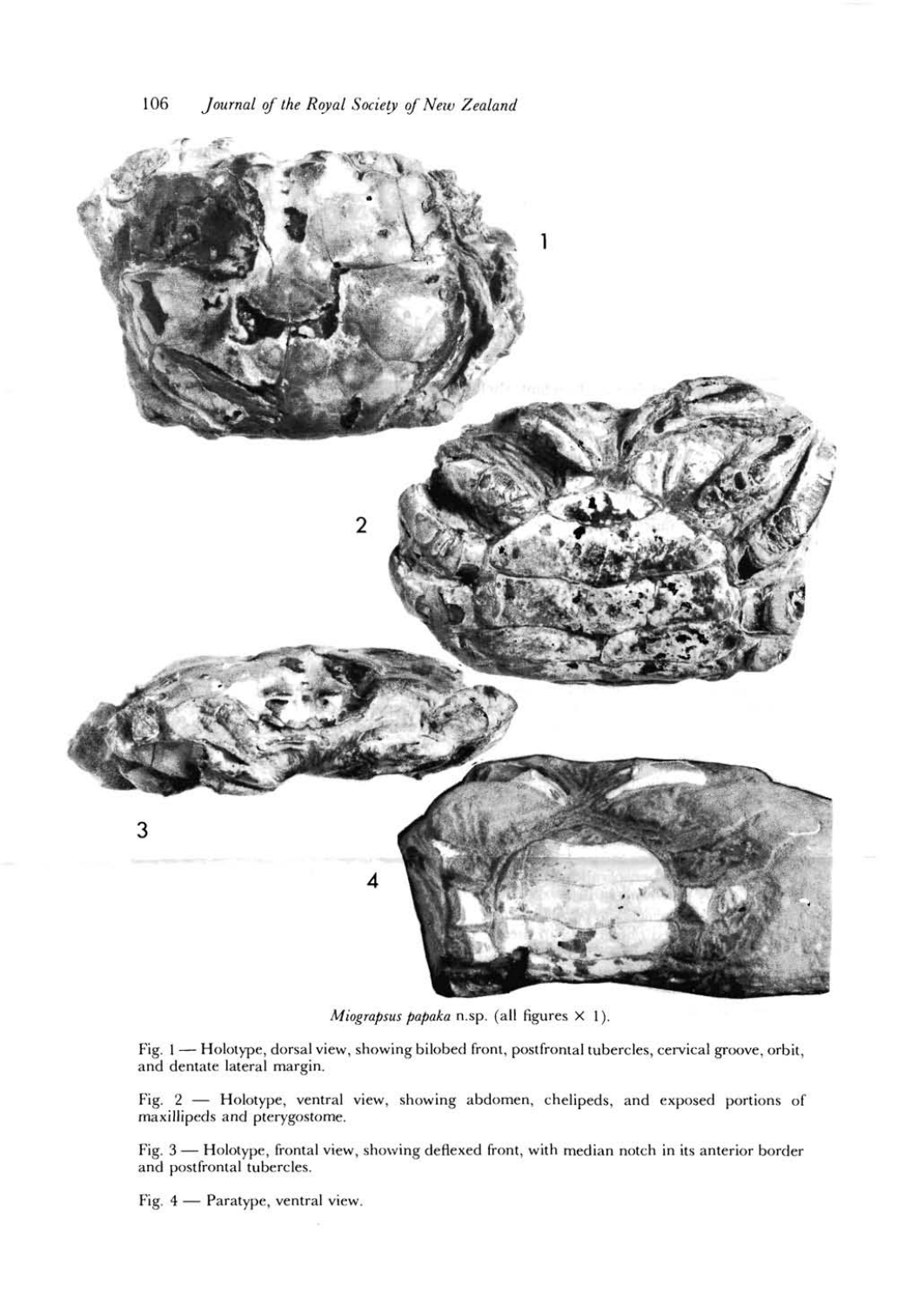

Fig. 5 — Dorsal view of carapace, restored, showing orbits (o), frontal lobes (f), postfrontal tubercles (t) and dentate margins.

Fig. 6 — Ventral view, somewhat restored, showing six abdominal segments (second assumed suppressed), epistome (e) and left maxilliped (m).

Fig. 7 — Frontal view, with margin of carapace restored on right (true left) side, showing median notch of front (n), cross-sections of eye-stalk (s), antennae and attenules, and epistome (e).